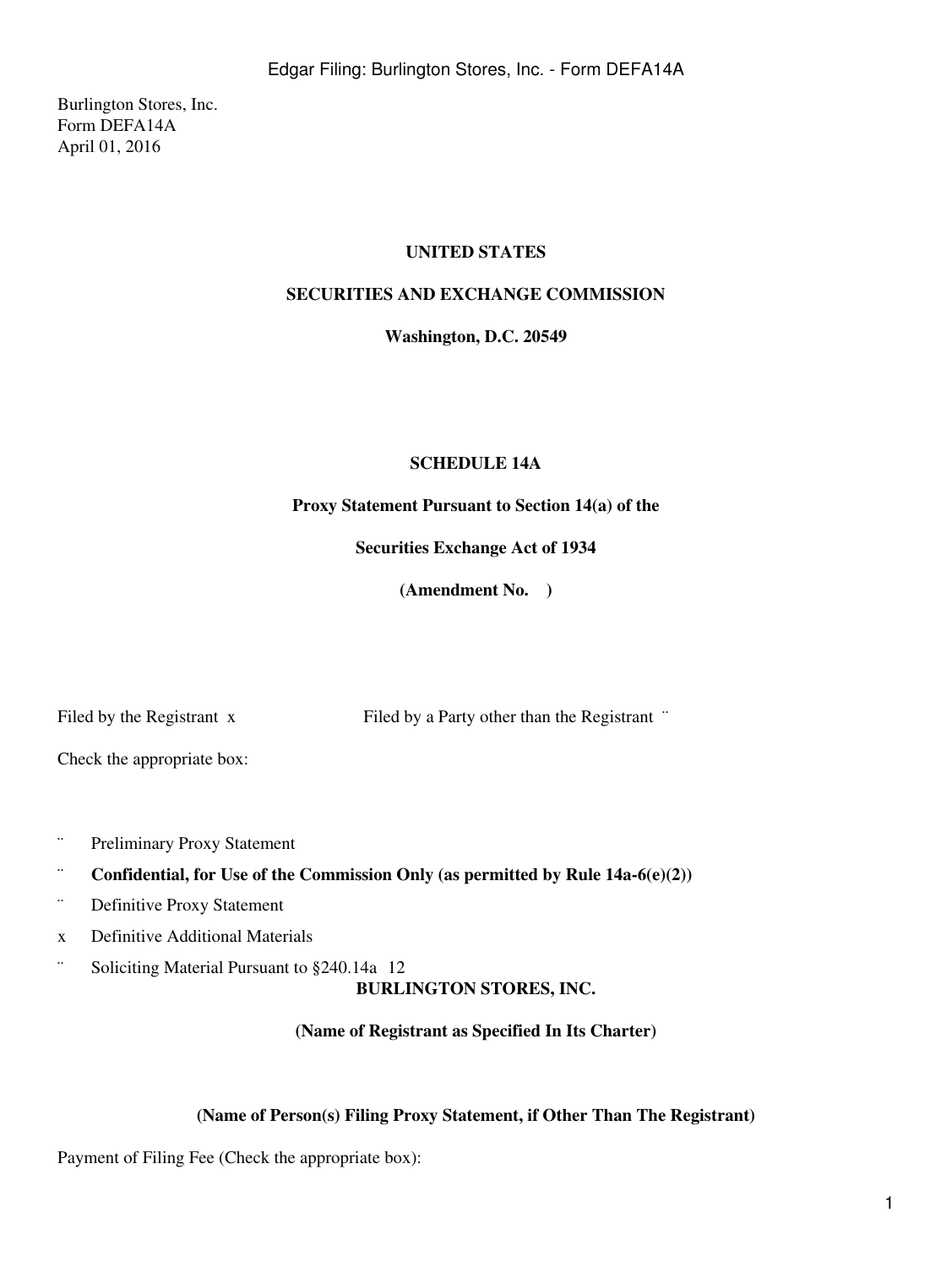- x No fee required
- Fee computed on table below per Exchange Act Rules  $14a-6(i)(1)$  and  $0-11$ 
	- (1) Title of each class of securities to which transaction applies:
	- (2) Aggregate number of securities to which transaction applies:
	- (3) Per unit price or other underlying value of transaction computed pursuant to Exchange Act Rule 0-11 (set forth the amount on which the filing fee is calculated and state how it was determined):
	- (4) Proposed maximum aggregate value of transaction:
	- (5) Total fee paid:
- ¨ Fee paid previously with preliminary materials.
- $\degree$  Check box if any part of the fee is offset as provided by Exchange Act Rule 0-11(a)(2) and identify the filing for which the offsetting fee was paid previously. Identify the previous filing by registration statement number, or the Form or Schedule and the date of its filing.
	- (1) Amount Previously Paid:
	- (2) Form, Schedule or Registration Statement No.:
	- (3) Filing Party: